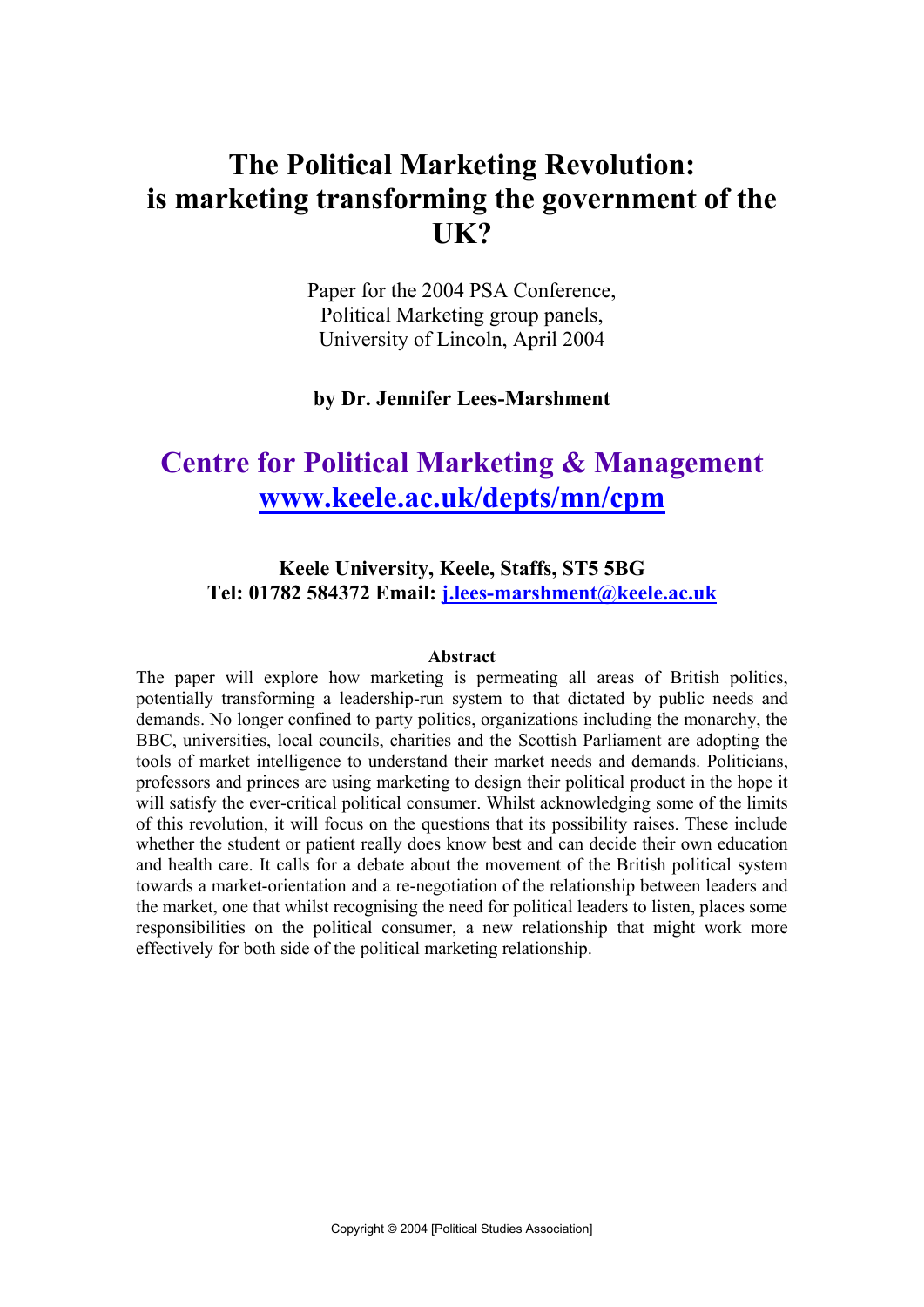## The Political Marketing Revolution: is marketing transforming the government of the UK?

Political marketing is no longer confined to political parties, much less election campaigns. All political organizations including local councils, universities, GP surgeries and even the monarchy conduct some form of market intelligence whether in the form of focus groups, polls, surveys, citizen consultation, user feedback forms or public meetings. As the UK public appears to become increasingly consumerist, giving rise to the potential development of the 'political consumer' (Lees-Marshment 2004 forthcoming), marketing is being adopted in various forms and guises by a broad range of political organizations. Indeed, it might be argued that the entire political system in the UK is becoming marketoriented: first finding out what the public or their particular market want, then developing a political product or service to suit. Whilst a market-orientation is more complex than the simple following of current demands; and the concept of the political consumer, its existence and the market-oriented response of all political organization is of course clearly contestable, the degree of marketing activities being engaged in by organizations throughout the UK makes it worthy of debate. Moreover, if it has any credence then it raises profound questions. Will a market-oriented political system make voters more satisfied? More democratic? What will the consequences for overall governance of the UK be? To be successful political marketing requires effective management that is often devoid amongst public institutions. It also requires a more effective and mature relationship between political elite and political consumer than has previously been the case. This paper will therefore put forward a number of propositions in order to begin a debate on whether the 'political marketing revolution' (Lees-Marshment 2004) marketing is transforming and thereby improving the government of the UK.

#### Political marketing: a comprehensive approach

There have been many papers written on definitions and it is not the purpose of this paper to go back over this (see for example Lees-Marshment 2001a, b; Scammell 1999; Lees-Marshment 2003). Nor is it the purpose of this panel to over-intellectualise the topic or to repeat earlier PSA Political marketing group panels. As a senior staff member of the Scottish Parliament said in our panels in 2002, 'political marketing is a very good way of explaining what is happening in the real world and you should just get out and study it.' It is therefore simply suffice to say that, as the field of political marketing now understands; and as the broader disciplines of political science and management are also acknowledging, political marketing is not just about campaigns, but it is also not just about parties.

Political marketing is about the relationship between the political elite and the people. Marketing can be attached to politics is because in essence they share some common tenets: the aim to understand how political organisations act in relation to their market and vice-versa. Furthermore, marketing, being somewhat more prescriptive, provides tools and ideas about how organisations could behave in relation to their market in order to achieve their goals. The idea of a political system that meets people's needs and demands links back to traditional politics: Jones and Moran (1994: 17) argue that British democracy 'means that the people can decide the government and exercise influence over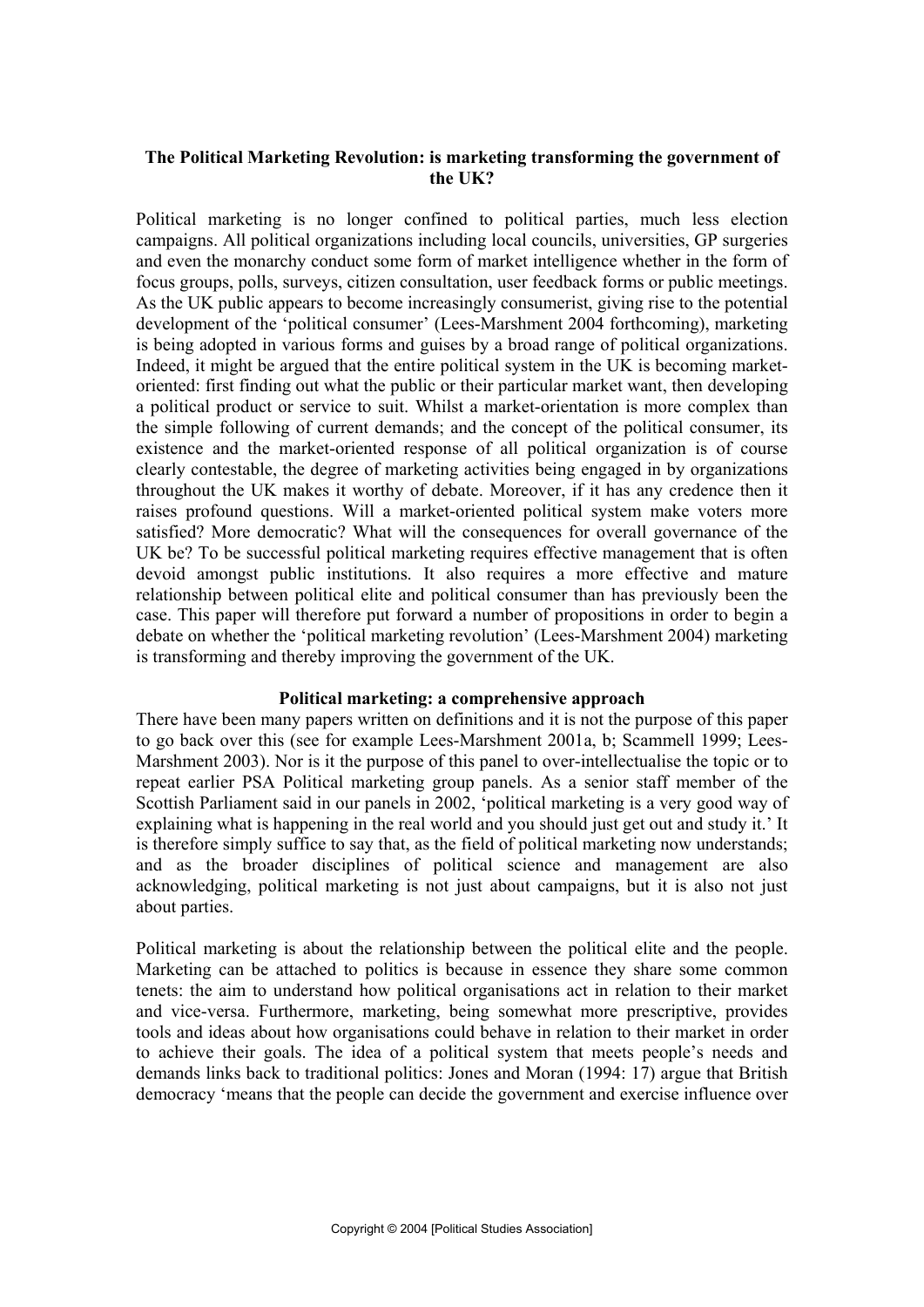the decisions governments take.' Political marketing is simply a way of doing this in the 21<sup>st</sup> century with a critical, well informed and consumerist mass franchise.

Political marketing therefore encompasses all political organisations – everything political scientists would class as political – and analyses whether and how they use marketing (see Lees-Marshment 2004 chapter 1 for this and all subsequent theory unless otherwise indicated). Organisations we can study under political marketing therefore include the following:

- political parties.
- $\bullet$  The NHS
- $\bullet$  universities and schools.
- Parliaments e.g. Westminster and the Scottish Parliament.
- $\bullet$  Local government/councils.
- Newspapers and television.
- The Monarchy.
- x government departments such as social security.
- $\bullet$  Police.
- $\bullet$  civil service.
- Charities/interest-groups/pressure groups
- $\bullet$  employment offices/job centres.

Whilst this broader definition will no doubt reach some sceptical audiences and, like the previous stretching of political marketing to include influence on the political party product, rather than just the sale, it will take some time to be accepted, and will never be accepted by all. There is one fundamental argument in its favour however: this is what is happening in the real world. Political marketing is, in practice, an increasingly exciting and integrated phenomenon that the majority of significant public figures and political staff are vividly aware of.

Political marketing has various forms, approaches and activities. For this paper, discussion will focus on the move towards a *market-oriented form of political marketing*, defined as an organisation that has creating user satisfaction as its goal. It would attempt to understand those it seeks to serve and deliver a product that reflects their needs and wants. It would be open to changing the way it behaves in order to obtain more support.'

In terms of how an organisation becomes market-oriented, it goes through, in general, a process such as:

- Market intelligence (identifying the market, understanding its demands and behaviour, segmenting the market)
- Product design (in response to market intelligence)
- Product refinement or adjustment (ensuring it is achievable, adjusting to suit internal/individual opinion, taking account of the competition and targeting)
- Implementation (managing marketing ensuring it is accepted and there is unity and it actually happens)
- Long-term, continual communication
- $\bullet$  Short-term campaigns
- Delivery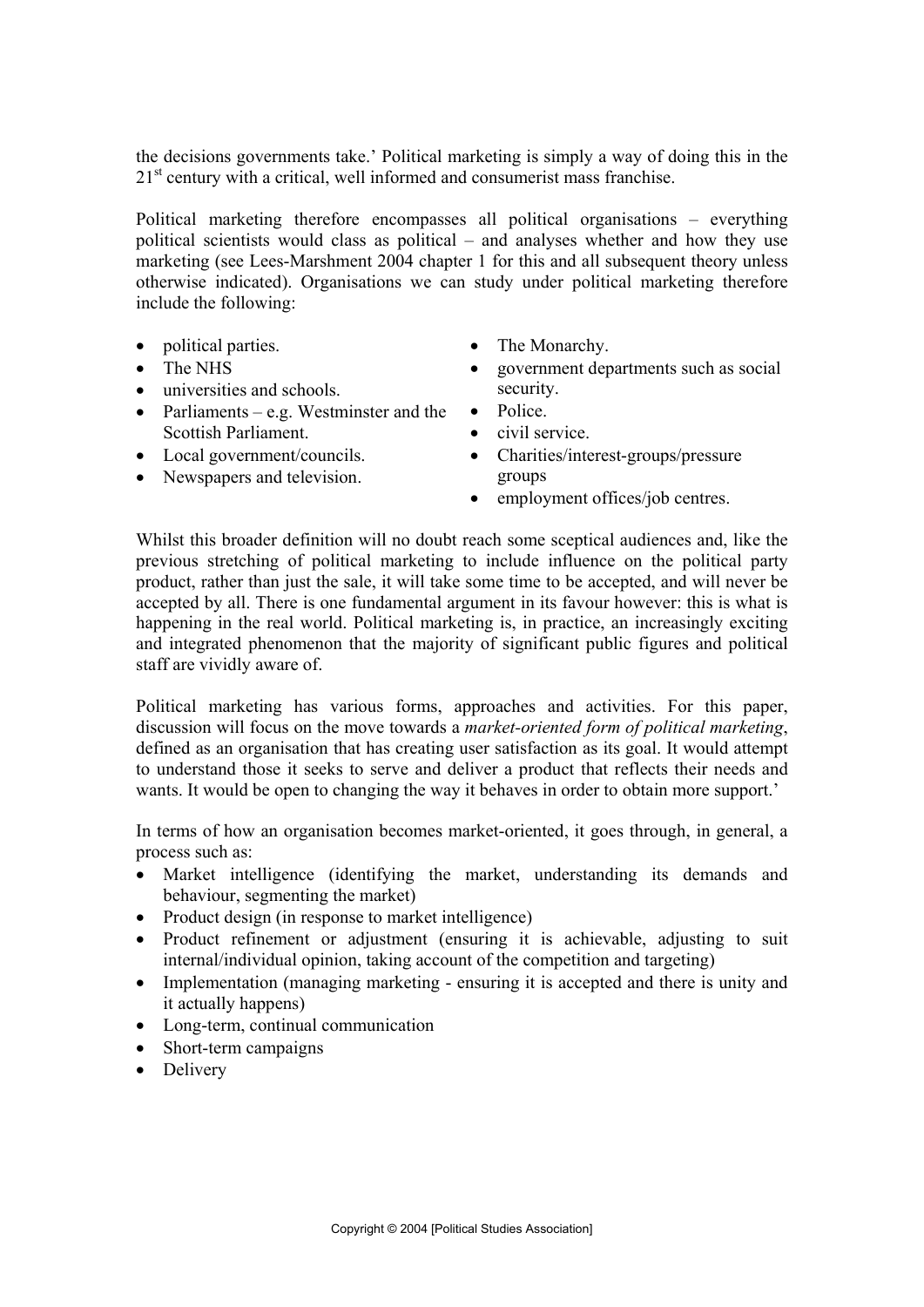This process is much more complex in theory, let alone in practice, than there is the space to show in this paper; it also varies from one political organisation to another because each has different products, markets and goals. But the basic concept is that political organisations listen to the public, and change their behaviour in response; being guided by public opinion although not following it slavishly because there is always the need for some professional judgement and leadership, as well as consideration of internal and individual views to ensure smooth and effective implementation of any change.

It is important we discuss this potential change in behaviour, because if marketing is being used by all political organisations in this way, then political marketing holds the potential to transform politics as we know it, and exert a tremendous influence on the way everyone's life is run. Whether that influence is for the good or bad is not clear, but we will only ever reach a greater understanding of the existing and potential consequences of political marketing if we acknowledge and accept the breadth and nature of the phenomenon. The next section of the paper will therefore attempt to illustrate the argument that there is a political marketing revolution occurring in the UK.

## The Political Marketing Revolution

Westminster, Holyrood, local government, every political party, doctors, professors, teachers and even the monarchy, cannot command public support and acceptance in the way they used to. Staff within the new Scottish Parliament, councils up and down the land, at every school, hospital and university have realised that the old ways of operating do not work. They are therefore turning to political marketing as the means to better understand and service their 'market' or people. Every organisation needs to understand the people it is trying to serve, to design a service that they will want if it wishes to succeed, even if they are not in the business of making profit. Marketing is being adopted not just by political parties, but by every organisation within the nonprofit, political, public or governmental sphere. The UK is experiencing a political marketing revolution that is transforming the way the country is run. The paper will attempt to show how. It does not claim to 'prove' this argument; more detail will be published in *The Political Marketing Revolution* (Lees-Marshment 2004) in July; however even there it is fully acknowledged that further research is needed to quantify and examine the depth of such a possible transformation. If the ESRC gave us £10 million in research funding, this might about cover it, but for now initial "speculation" – albeit taken through the usual peer-review process of academic conferences, presentations and article publications (see Lees-Marshment 2003 a, b, c etc) will have to suffice.

Speculation is however informed by listening to, observing and interviewing staff within a wide range of political organizations. Many staff in local councils, the Scottish Parliament, political parties, the BBC, NHS, universities and the monarchy are conscious of the need to identify and respond to their 'market' and engaged in not just communication but developing a political 'product' in whatever form their particular area. Here are few sample quotes from such staff and organisations: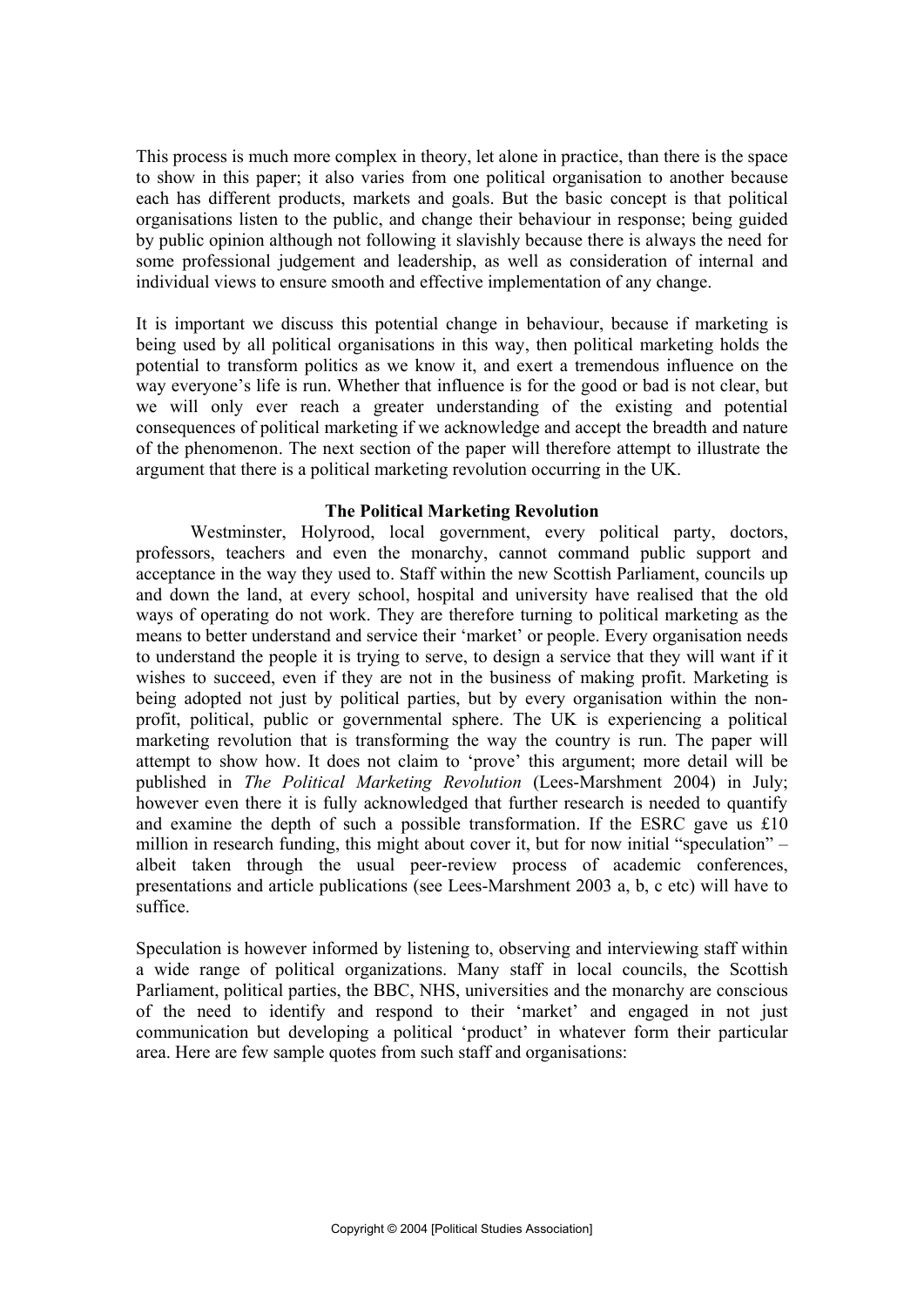## Examples of acknowledgement of the need to become market-oriented

| Quote                                                                                                                                                                                          | Organisation        |
|------------------------------------------------------------------------------------------------------------------------------------------------------------------------------------------------|---------------------|
| 'The idea that we as politicians can sit in our ivory towers and people come to us I think is<br>generally accepted that it is gone now. There are too many competing factors in the political | Party staff worker  |
| system, we have to go out to them'                                                                                                                                                             |                     |
| 'Society has become more demanding. Consumers expect ever-higher levels of service and                                                                                                         | Government          |
| better value for money Three trends highlight the rise of the demanding, skeptical citizen-                                                                                                    | department          |
| consumer. First, confidence in the institutions of government and politics has tumbled. Second,                                                                                                |                     |
| expectations of service quality and convenience have risen'                                                                                                                                    |                     |
| 'The BBC owes its past its present – and this future – to the talent and dedication of BBC staff.                                                                                              | <b>BBC</b> web-site |
| What Reich started, others continue. But most important of all are the listeners and viewers.                                                                                                  |                     |
| They are the real future of broadcasting'                                                                                                                                                      |                     |
| It is now 'a buyers market'; 'people exercise a right to choose' and 'fashions in courses and                                                                                                  | University Marketer |
| institutions have a big affect. As consumers of education students have a right to expect good                                                                                                 |                     |
| quality education'                                                                                                                                                                             |                     |
| '18 to 24-year oldsare much more ambivalent about institutions than other generations. It                                                                                                      | Former<br>Queen's   |
| doesn't just refer to the monarchy, it refers to the BBC, it refers to the Church, any of the                                                                                                  | communications      |
| established institutions'                                                                                                                                                                      | secretary           |

The other aspect to examine is not just awareness of the need to use political marketing, but how it is conducted. Below are just some examples; firstly how political organisations conduct market intelligence, the first stage in a market-oriented political marketing process, then product design in response and communication.

## Political market intelligence

| Organisation      | <b>Examples of market intelligence</b>                                                                            |  |  |
|-------------------|-------------------------------------------------------------------------------------------------------------------|--|--|
| Party             | Labour's big conversation, polls, groups<br>٠                                                                     |  |  |
|                   | Conservative Party's Listening to Britain<br>٠                                                                    |  |  |
|                   | 'In the Scottish Conservative Party we are certainly using polling and focus groups in the run up to<br>٠         |  |  |
|                   | the Scottish and local elections' (David McLetchie, MSP, Leader of the Scottish Tories, 2002).                    |  |  |
| <b>University</b> | University of Aberdeen conducts focus groups, internal meetings, marketing audits and obtains<br>$\bullet$        |  |  |
|                   | feedback from applicants to inform its recruitment process                                                        |  |  |
|                   | Keele University appointed a new market intelligence officer to conduct research into market<br>٠                 |  |  |
|                   | demands in order to inform their decisions about the development of new courses                                   |  |  |
| <b>Health</b>     | Public and patient involvement in health consultation<br>$\bullet$                                                |  |  |
| <b>Parliament</b> | MORI research into opinions of the Scottish Parliament, October 2001<br>٠                                         |  |  |
|                   | Committees, reports, consultations on problems with lack of media/public attention to the work of<br>٠            |  |  |
|                   | Westminster                                                                                                       |  |  |
| Local council     | Stafford Borough Council got MORI to do a residents survey in 2000<br>$\bullet$                                   |  |  |
|                   | Aberdeen city council holds Planning for Real; Public Meetings; Citizens Panel; Citizens Jury;<br>$\bullet$       |  |  |
|                   | Focus groups; Surveys; Open Space; Pathway; Video Voxpop; Community Contacts                                      |  |  |
| Charity           | Charity groups have also segmented the market to find those most likely to give time, rather than<br>٠            |  |  |
|                   | just money; e.g. Arthritis Foundation in America used VISION to improve the response rate to its                  |  |  |
|                   | volunteer recruitment campaign                                                                                    |  |  |
|                   | MI has discovered that supporters fall 'into a broad range of people, from the radical people who                 |  |  |
|                   | will go out and take part in direct action right down to people who are only really doing it                      |  |  |
|                   | because they thought "that sounds like a good thing to do"                                                        |  |  |
| Monarchy          | Recently built an annual survey of public opinion across a range of issues into the planning process<br>$\bullet$ |  |  |
|                   | MORI undertakes confidential research                                                                             |  |  |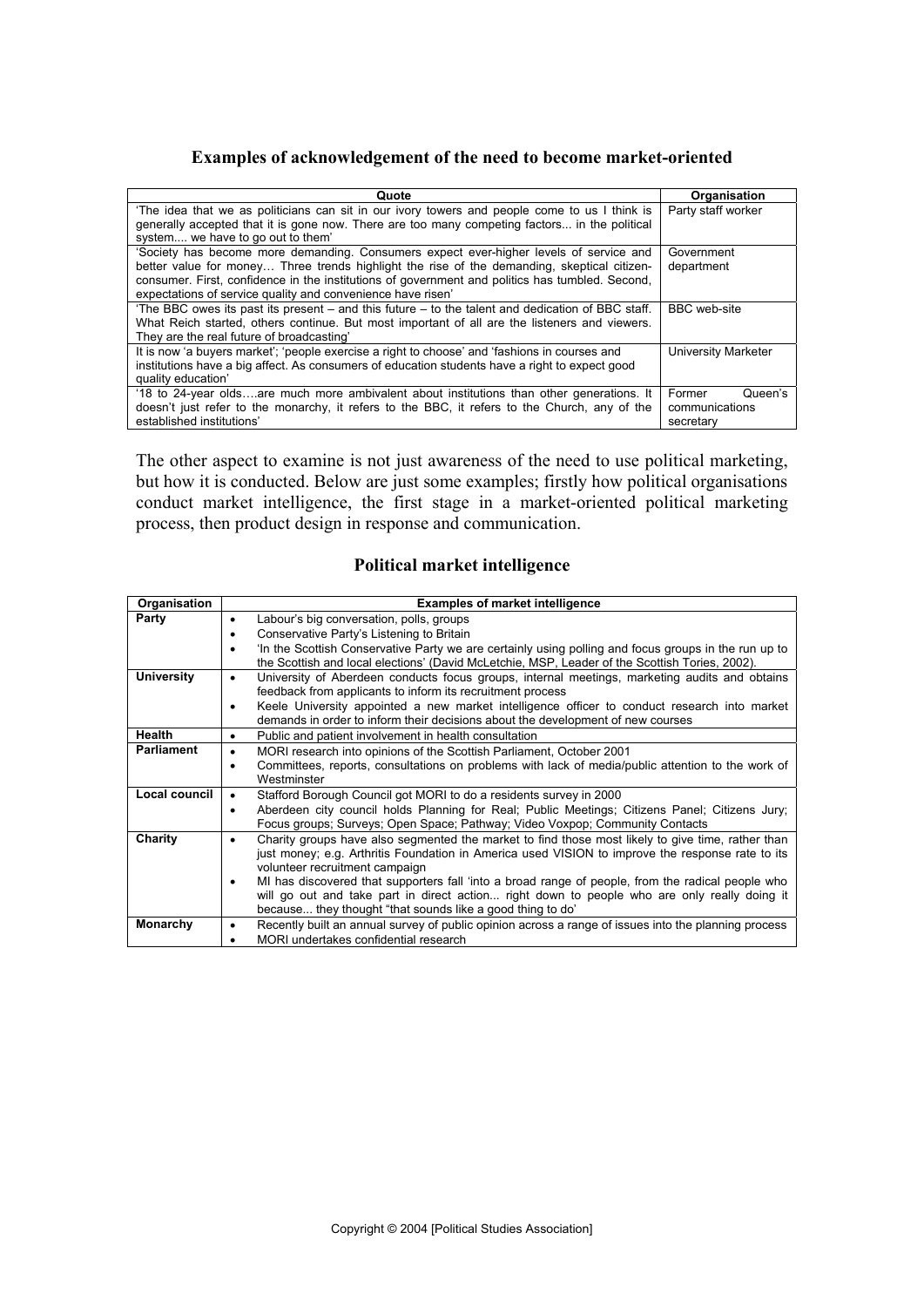## Political product design

| Organisation      | Examples of product design in response to market intelligence                                                                                                                                                                                                                                                                                                                                                                                                                                                                 |  |  |
|-------------------|-------------------------------------------------------------------------------------------------------------------------------------------------------------------------------------------------------------------------------------------------------------------------------------------------------------------------------------------------------------------------------------------------------------------------------------------------------------------------------------------------------------------------------|--|--|
| Council           | Newcastle-under-Lyme produced a 'performance plan' from its market intelligence<br>٠                                                                                                                                                                                                                                                                                                                                                                                                                                          |  |  |
| Party             | Labour pledges 1997 and 2001 focused on middle England and created to be achievable<br>$\bullet$                                                                                                                                                                                                                                                                                                                                                                                                                              |  |  |
| <b>University</b> | Manchester University developed a new degree in 2002 called a BSc (Hons) Degree in Audiology<br>$\bullet$<br>(B610); such development is stated to be 'in response to recent proposed restructuring within the<br>audiological profession'<br>Keele dropped ancient history; but developed a new degree in Media, Culture and Communications                                                                                                                                                                                  |  |  |
| Charity           | Charities increasingly membership led: 'they tell us what they want and we try and fulfill it.'<br>٠<br>E.g. Green peace created a range of membership options, varying financial donation, member<br>٠<br>participation and information/rewards/magazines given to members, in response to results and<br>analysis from market intelligence<br>E.g. Friends of the earth created a new category of activists aside from general supporters, called<br>٠<br>campaign express, which was quick and easy action for busy people |  |  |
| Health            | GP surgery, after conducting market intelligence into what patients thought of the service, they<br>$\bullet$<br>found that one major area of concern was waiting times; and so introduced a staggered<br>appointment system so that there were always a number of appointments for relatively urgent<br>cases within 3 days, whilst most would be available for within a week, but a fair number of spaces<br>were kept clear for the most urgent to see a doctor within one day.                                            |  |  |
| Monarchy          | recruited new, professional staff with business expertise to both Buckingham Palace and St.<br>٠<br>James' Palace<br>broadened official duties to reflect changing British society<br>Jubilee Parties designed for public – for TV to reach widest audience<br>More relaxed, less formal style of behaviour                                                                                                                                                                                                                   |  |  |
| <b>Parliament</b> | New chamber/working hours for new Scottish parliament and use of committee system<br>٠<br>Changes to working hours for Westminster                                                                                                                                                                                                                                                                                                                                                                                            |  |  |

### Political communication

| Organisation      | Examples of communication in response to market intelligence                                                                                                                                                                                                                                        |
|-------------------|-----------------------------------------------------------------------------------------------------------------------------------------------------------------------------------------------------------------------------------------------------------------------------------------------------|
| Health            | Stoke Primary care Trust has a leaflet for the public entitled 'Your Guide to local services' and<br>produced an internal PCT newsletter to ensure staff were informed of any developments                                                                                                          |
| <b>University</b> | 2002/3 Keele created a new slogan: <b>love-learn-live</b> with hearts to capture attention to an<br>٠<br>otherwise not-well known university (named after a village)                                                                                                                                |
| Charity           | the RNID (Royal National Institute for the Deaf) increased the response to its direct mail campaigns<br>by recognising that their donors tend to have a religious and gardening interest and read the Daily<br>Telegraph                                                                            |
| <b>Monarchy</b>   | In 2000, budget of £500,000 in order to change the way the Palace communicated                                                                                                                                                                                                                      |
|                   | Charles new public relations officer, Mark Bowland to improve his image; operation CPB                                                                                                                                                                                                              |
| Party             | Labour credit card pledges of promised delivery, to be more achievable                                                                                                                                                                                                                              |
| Council           | Increasing use by all councils of e-communication<br>$\bullet$                                                                                                                                                                                                                                      |
| <b>Parliament</b> | Scottish parliament – excellent web site, on-line discussions about topical issues, and excellent<br>media facilities and access<br>promoting the Scottish Parliament one of its strategic priorities in 2001<br>Westminster: new visitors center and media access to report from the central lobby |

Whilst political marketing practice is much more complex than this, and there would be little point arguing that all political organizations in Britain have become completely market-oriented. Indeed, more detailed research indicates that many have a long way to go before reaching this state; ITV for example might be said to be sales-oriented; there are many barriers to the NHS every becoming market-oriented; and who could claim their university went through a full market-oriented process? But such assessments are necessarily obtuse and require further, more in-depth analysis before they can be accurate. It is also unlikely that any organization will ever be 100% market-oriented, and the most recent party research indicates that some fall between market and salesorientation (Lilleker and Lees-Marshment etc 2005 forthcoming). What is apparent however is that most are aware of the concepts and tools and have considered if not begun to respond to the need to move in this direction. Political marketing seems to be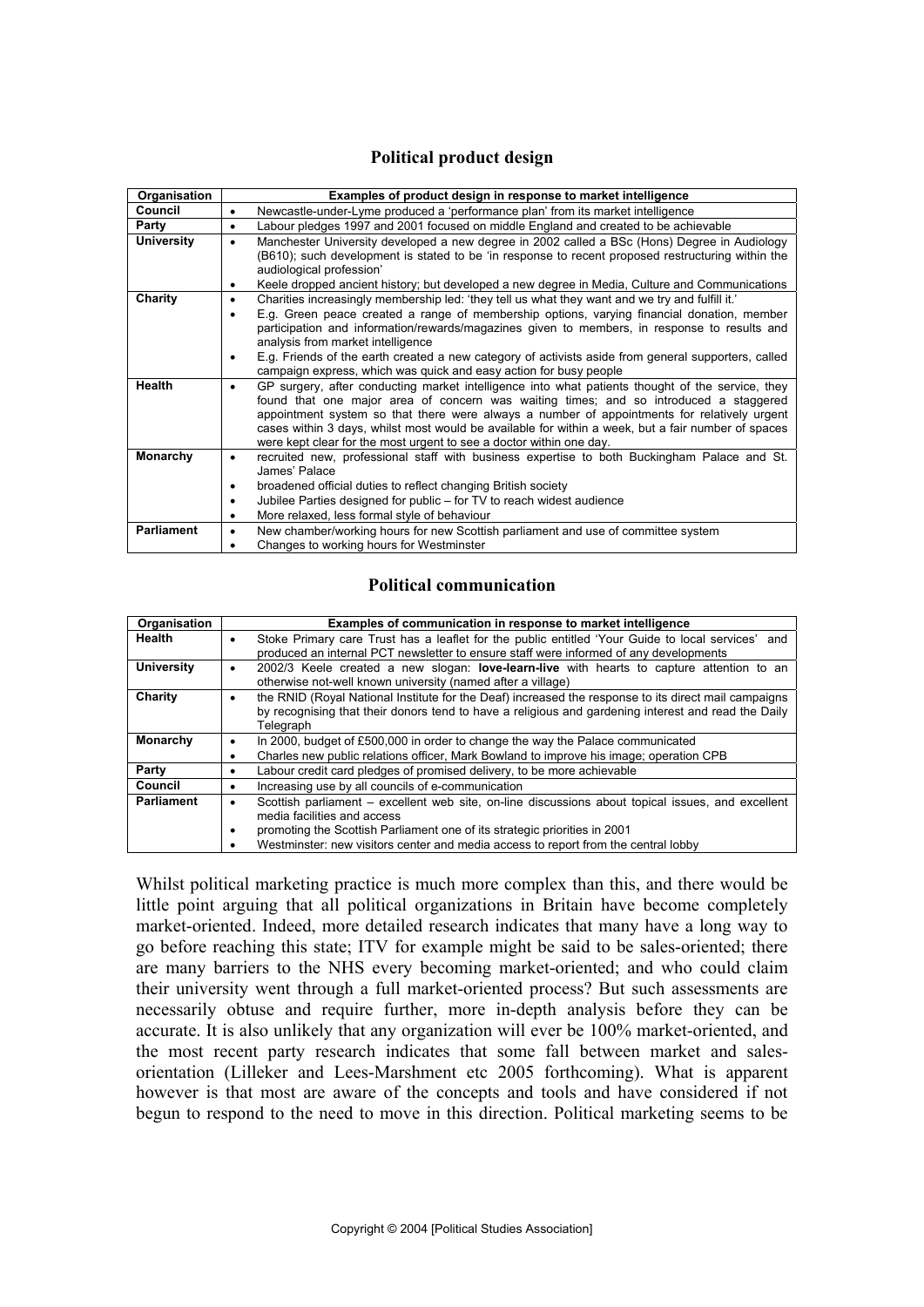sweeping through the British political system. One question is why? Why make this change? The answer lies with the people of the country: the market – and the rise of the political consumer

#### Political consumer

Significant changes in society (education, communication, class, geographical and social mobility) have altered people's attitude towards all political products, organisations and services and the rise in consumerism in the business sphere has stimulated changes in public attitudes in the political environment. The drop in party identification or strength of attachment to one party, falling party membership, growth of alternative means of political participation are just some factors that cause this. Electoral volatility has also increase, so voters are more likely to decide on their vote just before an election and change their choice from one election to the next. In marketing terms the brand is not working anymore; the consumer is more ready to switch brands/try new products than ever before (see Lees-Marshment 2001a: 14-21 for further details, data and references). Furthermore, the public has always been somewhat critical of government and politicians, but they are also increasingly critical of all public officials (see Lees-Marshment and Laing 2002, Mortimore 2003, 107-121). Non-political changes help support the trend towards a new political market: political information comes from a variety of sources, is usually highly critical of all political elites whether it be party politician, doctor or teacher. An ever-increasingly educated public has better skills to criticise and absorb this information; the population is also more socially and geographically mobile, being exposed to many different points of view in their lifetime. It also means that any failing by for example a doctor becomes well-known across the country or even the world, rather than remaining an isolated case.

The rise of consumerism within the business sphere has gradually permeated the political arena. Collins and Butler (1998: 3) noted how 'private citizens, used to being treated as discerning customers in other aspects of their lives, are beginning to take a more consumerist view of the public service' (see also Walsh 1994: 63). There is a general move in society against simply accepting political rhetoric, towards a greater demand for demonstrable improvements in performances: better schools, health care, transport, police, parliamentary institutions, more efficient and responsive local government. Even the monarchy is becoming subject to citizen opinion. The UK has seen the rise of the political consumer: the public are no longer so deferential and unwilling to complain. They now understand that they are paying, however indirectly, for political services and believe they have a right to determine the nature and quality of those services as well as question the professionals who run them.

Consequently, there has been a general move in society against simply accepting political rhetoric, towards a greater demand for demonstrable improvements in performances: better schools, health care, and better services from the local council. There is a substantial and growing demand for all political organisations to become responsive to public needs and wants and therefore to use political marketing. The British people are more critical, with voices of their own. The British people want results: they want a product geared to suit their needs and wants and they want it to be delivered in a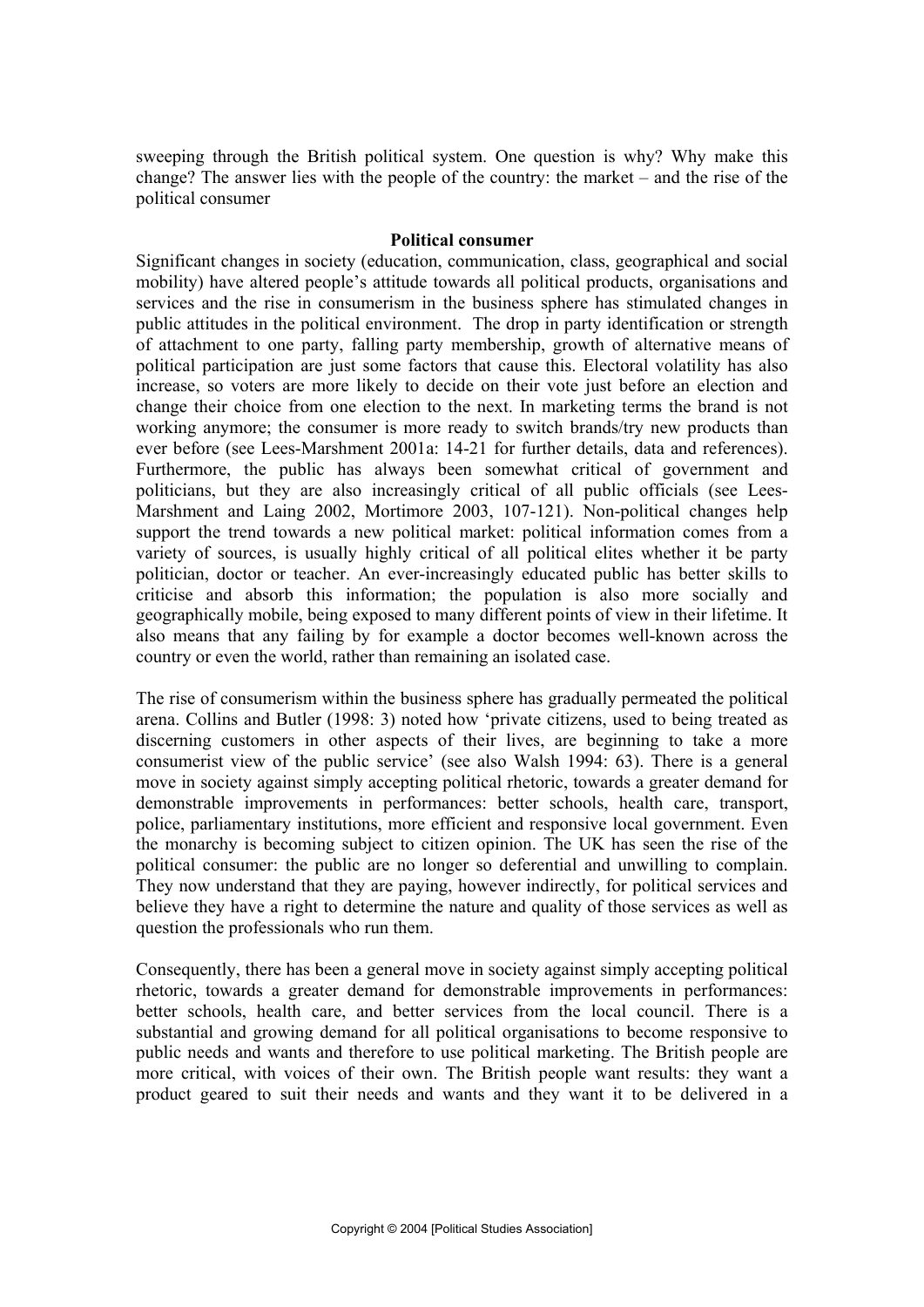satisfactory manner. The entire political context in which organisations now operate has been transformed, and with it, has come pressure for the organisations themselves to change their behaviour. Indeed, we now see in Britain citizens acting like political consumers.

The rise of the political consumer represents a transformation in the conditions of the political market in which organisations such as Westminster, the monarchy, the NHS, schools and universities are operating. If parties are to attract votes; hospitals patients; charities donors; schools pupils; local government public support; Scottish parliament visitors; universities students; they need to change their behaviour in response to the demands of those they seek to serve/gain support from. Furthermore, the low turnout in the 2001 UK general election has led many commentators in academia, politics and the media to wonder if voters are so dissatisfied with the political system that they won't even bother to go out and vote anymore. Political consumers are as cautious and critical as those in the traditional economic marketplace or shopping centre, leaving politicians to wonder 'who will buy' like the strawberry seller in the musical Oliver. Responding to this is not an easy exercise and organisations are finding that traditional politics no longer works so effectively. This is why politics is using marketing.

Furthermore, there is pressure from governing parties to deliver. If parties become market-oriented in order to win elections (Lees-Marshment 2001), conducting market intelligence to identify voter demands, designing and product to suit, implementing it, communicating it, winning the election and then – Stage 8 of the theory says – they need to deliver. But political delivery means delivering on promises in health care, the education system, therefore getting legislation through parliament, and then implemented right down to the level of the local council. It is not straightforward, and encourages governing parties to look at other parts of the political system and encourage them to use political marketing in order to help fulfill the demands on parties. This is why political marketing needs to move beyond the campaign (Laing and Lees-Marshment 2002, Lees-Marshment and Laing, 2002). Under the market-oriented Labour Government, there has been increasing pressure to deliver or be seen to deliver, especially given the definite pledges the Party made for the 1997 election on education and health.

Indeed, Tony Blair was re-elected Prime Minster in 2001 with a 'mandate to deliver.' Marketing is informing political parties how to behave but also: they in turn are putting pressure on the health service, education, parliament, even local councils to become more responsive to the citizens these political institutions were created to serve. There is pressure on the public services such as the NHS and education to become marketoriented themselves: to identify the needs of users and develop a service that responds to this. The structures of delivery are increasingly important: parliament, the civil service, local government, devolved government all need to work effectively if the Market-Oriented Parties are to achieve success in delivery. Charities are using direct mail to recruit donors. The health service is conducting market intelligence to design a plan of action. Academics have to think about the quality of their teaching and whether it meets student demands rather than simply do what they think is best. Teachers are subject to continual inspection and evaluation. The Scottish Parliament is currently responding to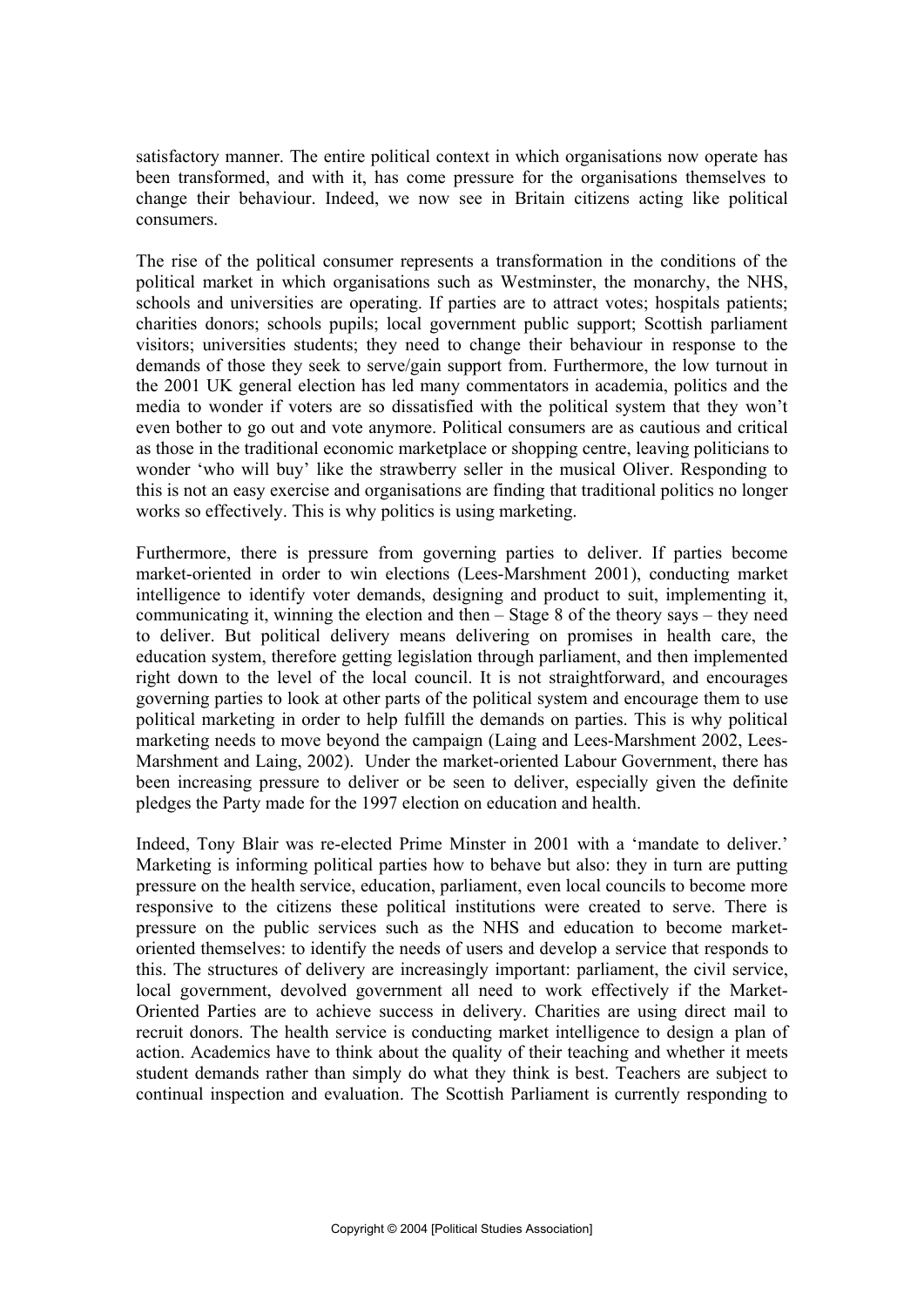results from market intelligence that it has not established a public profile. Even the monarchy can think about what it offers to the public and study the results of polls and focus-groups on its public standing. This 'political marketing revolution, if continuous and extensive, has the potential to influence every area of the political system and so transform how the UK is governed.

### Consequences for the UK: change in government/governance

If, as argued, the way political organizations and actors behave has or is being completely transformed, then the political system as a whole will be altered and traditional conceptions of how the country is governed are in need of revision. Academics studying pure politics have already observed changes within the political system. For example Peele (1995: 15) noted that beneath the superficial stability of the UK system, 'change was always occurring even if it was not always readily apparent to the naked eye... What is less certain is whether the traditional methods of organising the government of the United Kingdom are still sufficiently adaptable and resilient to cope with the wide range of demands on the system.'

As is usual in Britain, the revolution may be occurring quietly, never completely overthrowing the system because elites respond in time as they have before in the country's history but it has significant implications for the overall way in which the political system works. If all political organisations are conducting market intelligence, designing their product and behaviour to suit public demands then this suggests that the overall governance of the UK is also changing. As Winetrobe and Seaton (2000: 17) noted that the creation of the new Scottish Parliament was conducted by some with the hope that it would result in 'a new form of governance, distinct from, and an improvement on, the forms hitherto familiar in the UK.' Governance is a somewhat nebulous concept, hotly debated, but refers to the overall process of government within society, or 'the processes and mechanisms through which social co-ordination or order is established within a society' (Kooiman 1993, quoted by Laing et al 2002: 53). It is discussed by many (see for example Rhodes 1996; Newman 2001; Kooiman (ed) 1993; Wilson 1976; Rhodes 1997 and Rose 1980) from different perspectives. Political marketing, by changing the relationship and decision-making process between elites and the masses, may affect the overall governance of the UK.

Political marketing is about the relationship between citizens and the state, between the people and the politicians, between the masses and the elite. The notion of a 'selfgoverning state' where 'the citizens… take part in the production process itself, not only as co-producers but also as citizens deciding what is to be produced and under what circumstances' (Beck Jorgensen 1993: 223) reflects the development of political marketing. Similarly Newman (2001: 179) talks about 'a modern governance' with 'responsive institutions.' The relationship between the political marketing revolution and governance remain to be fully explored, but there is a clear potential implication from the development of former on the assumptions of existing analysis of the latter. It calls for the classical questions of representative/deliberative democracy, political authority and legitimacy, consent, balancing resources, civic behaviour (Rose 1980: 6-26; see also Haalan Matlary 1995) to be re-visited with the acknowledgement of the existence of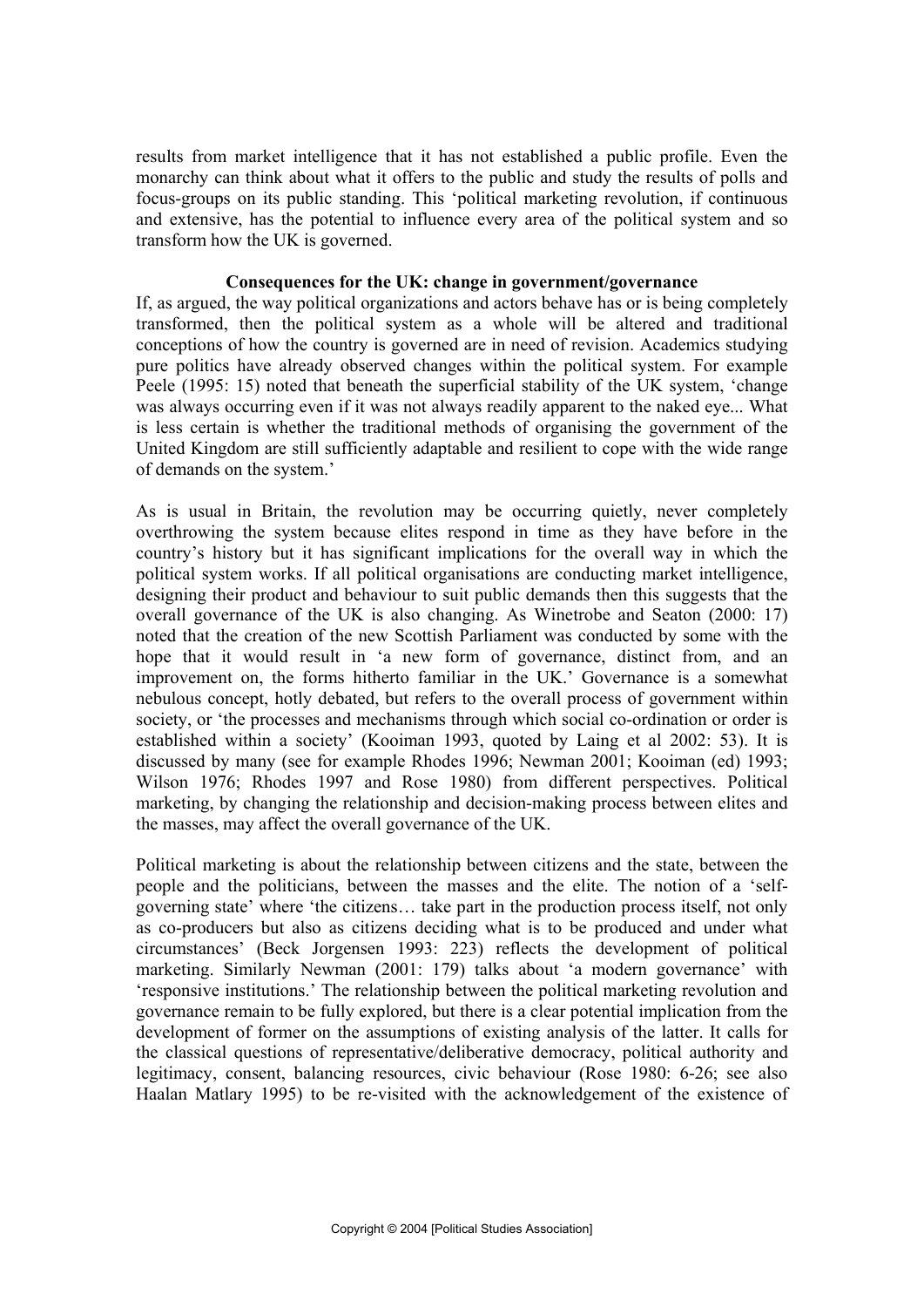political marketing in mind.

### Managing the political marketing relationship

Furthermore, the spread of political marketing raises a number of issues. Politics is not a business, and there are many differences. As the following staff members said:

- Universities are not free to offer more places on a course, the targets are set by government (University marketer).
- Health trust 'resources are limited: parliament sets it' (Director of Health for a Primary Care Trust).
- 'In businesses you often just sell your product and the customer leaves. But at [the school], even when the "sale" is made there is so much beyond that. This is where our job just begins' (School marketing co-ordinator).
- It's 'not appropriate to use the word marketing... I don't think you can apply the terminology... it's not a product; it's part of the structure of government' (Assistant Press Secretary to the Queen).
- 'There is no quick delivery on what I'm doing' (Director of Development, political prty).
- 'In politics you have to lead and made hard choices that won't appeal to people' (Labour Party MP).
- 'It was a big change coming to this world' (Archie Norman, business man, on working in the Conservative Party).
- **•** 'Dealing with the media at Buckingham Palace is a very different job to working with them at British Airways, or in any PR consultancy' (Queen's second Communications Secretary).

A market-orientation in politics, as well as in business, is not just about following public demands. Political products need to be achievable, realistic and capable of being implemented and delivered. They need to respond to the needs of society as well as the desires of the individual. A market-oriented political system which does not place responsibilities as well as rights with its consumers, and offer rights as well as demanding responsiveness from those who are under pressure to serve us all under difficult circumstances, will be very problematic. There needs to be a rebalancing of the relationship between the elites and masses, and a redefinition of the consumer as a political consumer that incorporates some notion of citizenship.

#### Rebalancing the Political marketing elite/mass relationship

Patients have the right to be treated well, but nurses also have the right not be physically and verbally abused when offering health-care. Students have the right to a good degree but not without recognising that their own efforts play a part in the result. And the most elitist of them all, the royal family, should be there to serve us, but I would not like to be chased through the streets by paparazzi and be told who I should marry by everyone in Britain. Indeed, if we want the best people at the top, consulting us, designing the best possible political product, then we need to ensure they will want to be there. Elitism in its purest form is not a nice concept, but to ensure those in elitist positions will give us what we want it is partly our responsibility to support them and attract the best. When living in Scotland watching the selection of Jack MacConnell to be Scotland's third First Minister. It didn't start with a speech about Scottish politics, or what he would do for the people, but with a press conference where he and his wife gave statements about the affair he had seven years ago. Is this really the political product people wanted delivered? I do not in any form suggest a return to deference. But we must create the best working practices and environment if we want the best people to be serving us.

#### Need for leadership: the consumer is not always right.

The message is simple. Political marketing is important and is certainly no threat to the democratic process. It is simply that it will not prove effective unless it is founded on substance… Political parties cannot just become marketing exercises even if they wishes to. Ultimately it will fail because the public won't wear it…. **there will always be a market for conviction in politics** (David McLetchie, Leader of the Scottish Tories, Debate on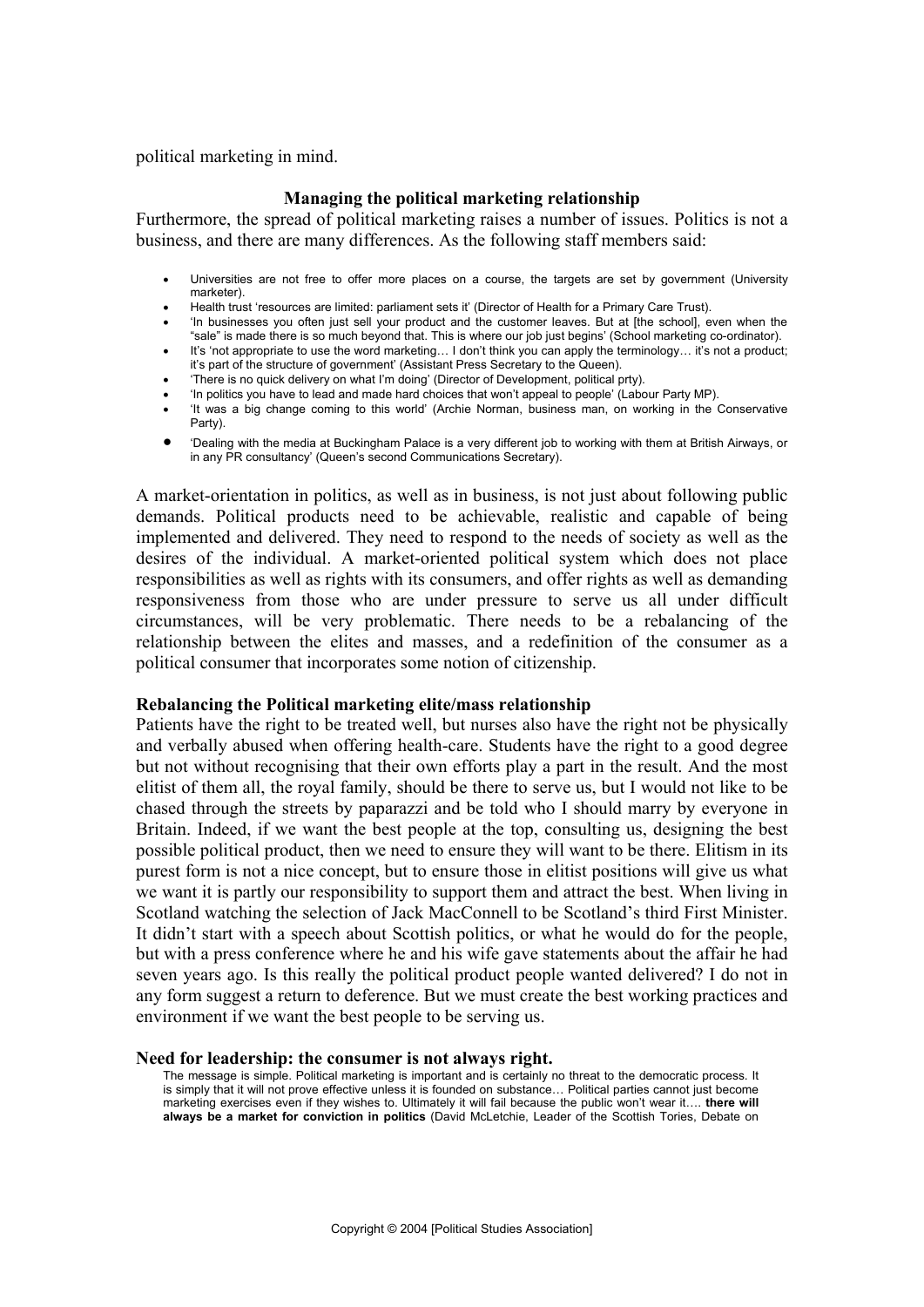Political Marketing and Democracy, 2002).

It is occasionally indicated to us that we are apparently setting out to give the public what we think they need – and not what they want – but few know what they want and very few what they need (Reith, founding director general of the BBC, 1922).

There is always the need for some leadership and professional input into decisionmaking, and the *political* consumer is not always right. One area that illustrates this dilemma is war. Can war be subject to marketing and public opinion? Tony Blair, one of the champions of party marketing, who took Britain into war in the autumn of 2002, seemed to think not. At the time of deciding, against the will of his Party and the nation, he spoke of his belief, his certainty, his conviction that it was the right thing to do, adopting a more traditional, product-oriented attitude. Aside from whether the war was right or wrong, it can be argued that at times politics and society need unpopular decisions to be taken by elites in the long-term interest. Maybe the introduction of topup-fees is another example? This has also been discussed in health where there is a value in professional, trained judgement. Similarly in the media, the BBC arguably needs to develop new programmes that may not be market-led, but driven by artistic creativity, and the public would not know they liked them until they were produced.

#### The true political consumer: blending consumerism with the citizen

Democracy and political marketing are related and not necessarily different in their goals and outcomes. Political marketing, by placing discussion and focus on the masses rather than the elites, holds the potential to improve democracy and give greater voice to the majority rather than the minority. But does it? There are potential weaknesses with making the entire political design subject to the peoples' demands. Students do not know as much as academics; doctors know more about health care than patients; politicians could at least in theory rise above individual demand and choose what is best for society as a whole. Marketing focuses on the individual, on more selfish wants, for each person not everybody. Walsh (1994: 67) argued that consumer sovereignty perhaps 'does not express the fullness of citizenship, with its basis in community as well as individual rights.' Sturdivant (1981) also criticises marketing itself, because of its focus on the individual, consumer sovereignty and satisfying needs/whims. Arguably, political consumers perhaps need to embrace elements of citizens. Politics exists precisely because resources cannot be simply allocated according to need and demand. Marketing and management also contains those who doubt or challenge the notion of the consumer, even for business products. Gabriel and Lang (1995: 174) noted how citizens are different to consumers:

| <b>Citizens</b>                                                                                                                                                                                                                                                                                                                   | <b>Consumers</b>                                                                                                                                                                                                         |
|-----------------------------------------------------------------------------------------------------------------------------------------------------------------------------------------------------------------------------------------------------------------------------------------------------------------------------------|--------------------------------------------------------------------------------------------------------------------------------------------------------------------------------------------------------------------------|
| Citizens are active members of communities, at once listened<br>to, but also prepared to defer to the will of the majority.<br>Citizens have to arque their views and engage with the views<br>٠<br>of others.<br>Choosing as a citizen leads to a very different evaluation of<br>٠<br>alternatives from choosing as a consumer. | members<br>not<br>of a<br>Need<br>be<br>community, nor do they have to act<br>on its behalf.<br>Consumers operate in impersonal<br>markets, where they can make<br>choices unburdened by quilt or<br>social obligations. |

The idea of the consumer comes from 'economic man, who seeks the good life in markets'; the idea of the citizen comes from politics and philosophy (Gabriel and Lang 1995: 174-5). This brings us back to the usual dilemma with studying and practising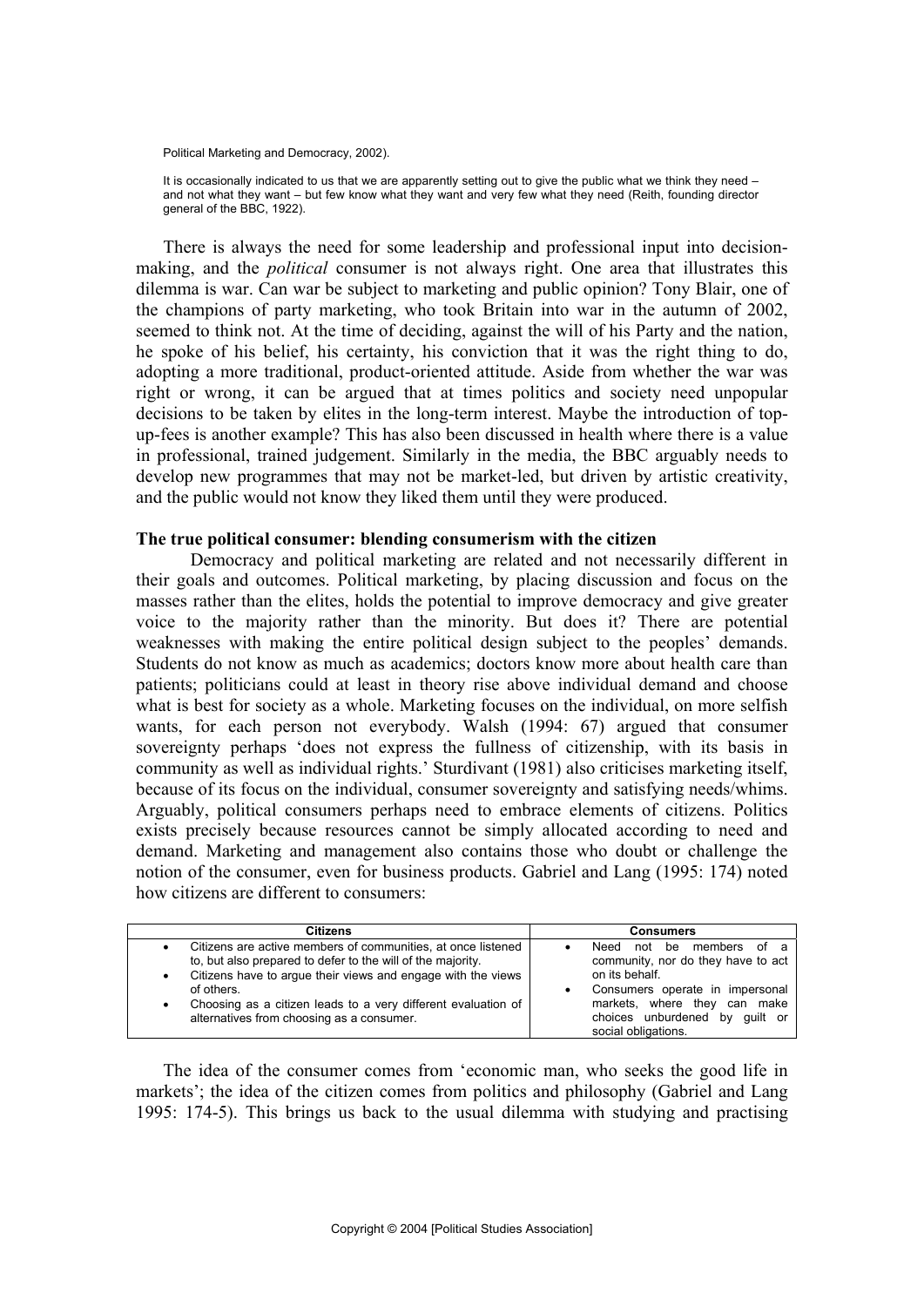political marketing: it is a blend of two words, of two disciplines, of two aspects, of two ways of doing things. The notions of citizen and consumer, when brought into the political sphere need to be blended in the same way as do academic theories that attempt to describe the empirical phenomenon of political marketing as a whole.

 Indications of the need for such a blend are already in existing analysis. For example, the world health organization notes the responsibility of people, not just health professionals: 'Health for all will be achieved by the people themselves (World Health Organization, Alma Ata Declaration 1977; quoted by Hogg 1999: 138; see also Hogg 1999: 45-6) When local councils offer consultation about the path behind your house, if you do not go to the meeting, how can you expect your demands to be met? For political marketing to work, political consumers need to be active to a degree otherwise there is little chance that political organisations will get it right. For this new political marketing relationship to work, patients need to take their rights and responsibilities seriously. Laing et al (2002: 101) contend that they need to exercise their rights but also 'accept the responsibilities given to them' (Laing et al 2002: 101). This may include complaining, voicing their opinion, but also participating in health programmes such as exercise or reducing alcohol intake in order for medical treatment to be effective. As Laing et al (2002: 102) argued that 'well-being is more than simply the outcome of health care, it is a partnership between the individual and professional that requires both to play a part.'

This is true for all areas. Political consumers may need to act in a certain way for the market-oriented political marketing relationship to work. In moving towards a market-oriented model, Britain needs to be careful not to over-balance the rights of the political consumer relative to the political producer. It is not necessarily in the interest of society for us to dictate the personal lives of the royal family, anymore than it would be the other way round. Students should not be able to buy their degree, even though they should receive the best service possible that academics can provide with the resources they are given and obtain. Political organisations are identifying the needs and wants of those they seek to serve and attempting to meet these demands. Political marketing has the potential to improve the representative function of a political system and democracy as a whole. But for this to happen, the political consumer needs to play as much of a role as the political producer. Political marketing, after all, focuses attention on the people, the market, the consumer, the citizen – so it makes sense that for it to reach its potential, not just the political elite but the political market make it work. Ultimately it is up to political consumers to ensure that their political organisations work to the maximum benefit of both the individual and society. It is, after all, only when a change is brought about by the masses that a revolution is enacted, and revolution will always be more of a political phenomenon than a business concept any day.

#### Summary: is marketing changing politics as we know it?

This paper has argued that political marketing is being used throughout the UK political system, challenging pre-determined notions as to political behaviour and organization, raising the specter of the political consumer, and transforming with it the way that the UK is governed. With it, the political marketing revolution brings fresh perspectives on old questions such as: what is democracy, how is it best achieved, how do political actors organise themselves and what is the relationship between mass and elites and how might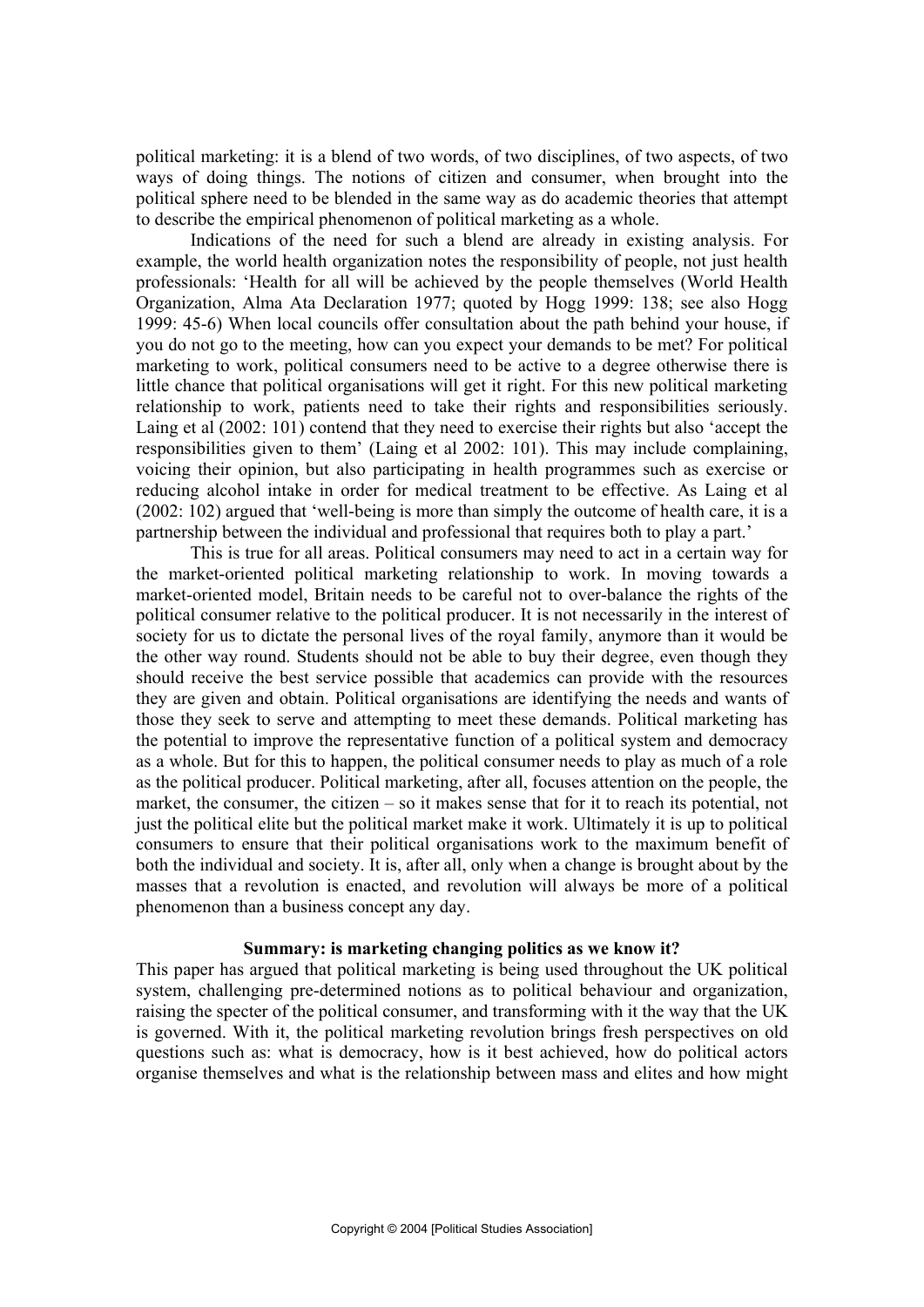this be improved. The paper therefore suggests a number of hypotheses and initial consequent questions they raise and puts these forward for debate and expansion:

## Hypotheses

- Political marketing includes the marketing of all areas of politics
- The public is increasingly consumerised in relation to all areas of life, not just business; therefore the UK is seeing the rise of the *political consumer*
- All political organisations engage in some form of marketing
- The UK political system is moving towards a market-orientation as a whole
- This *'political marketing revolution'* raises many questions

## Consequent questions about political marketing

- Is it not true that doctor and teacher knows best, rather than the patient or pupil?
- Will subjecting BBC and ITV programmes to market opinion increase or diminish creativity and development of new services?
- $\bullet$  Can people act like fully-fledged political consumers, with the right balance between individual rights, the needs of society as a whole, and understanding of the complexities of government where hard choices have to be made?
- If the political consumer is consulted on every aspect of political life and policymaking, will this make the UK more effective and democratic?
- How do we balance the need for leadership with the need to respond to public demands?
- Can the decision whether to go to war for example be subject to public opinion?
- How do we balance the rights of society to know with the right of political elite to privacy?
- Can political consumers distinguish between want and need?
- How should market intelligence in whatever form be conducted to ensure unbiased consideration of public demands?

This paper has provided a mere flavour of evidence in support of these. The purpose is not to write the definitive work on political marketing, but to broaden its scope, boundaries and interest and raise the many potential issues its practice causes. These will then be opened up for debate in the first political marketing group panel at the 2004 Political Science Association Conference.

#### Indicative bibliography

- Abercrombie, N (1994), 'Authority and consumer society,' in Keat, R., Whitely, N and Abercrombie, N (eds), The Authority of the Consumer, Routledge, London
- Beck Jorgensen, Torben (1993), 'Modes of Governance and Administrative Change', Chapter 17 in *Modern Governance: New Government-Society Interactions* edited by Jan Kooiman, pp. 219-232. Sage, London.

Belk, Russell W. (1995), Collecting in a Consumer Society. Routledge, London.

Campbell, C (1989), The Romantic Ethic and the Spirit of Modern Consumerism, Blackwell Publishers, Oxford.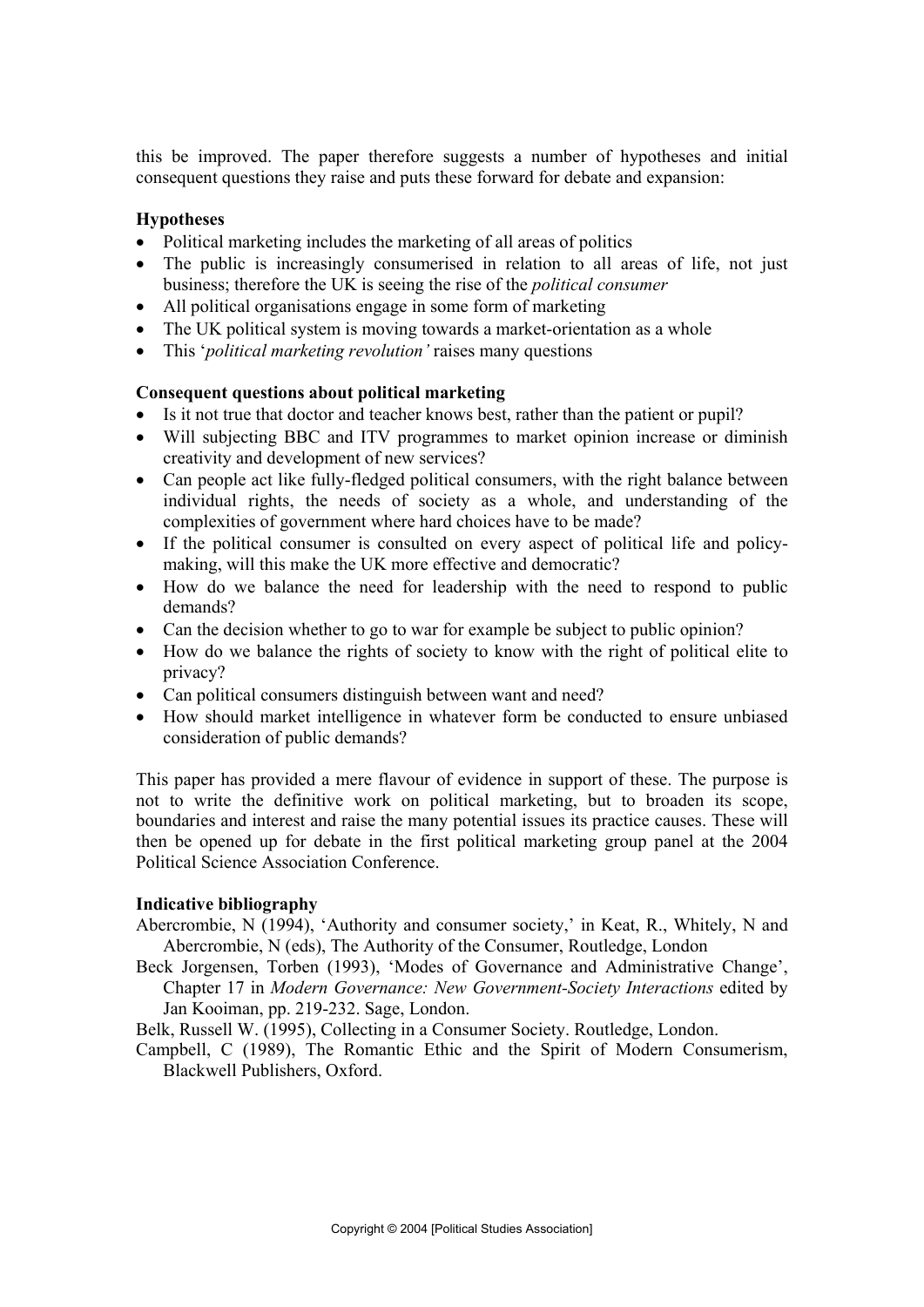- Collins, Neil and Patrick Butler. (1998), 'Public Services in Ireland: A Marketing Perspective,' *Working Paper,* VII, Department of Public Administration, National University of Ireland, Cork (August).
- Cotrim Maciera, Josiane (2002), 'Marketing Irish political parties: The case of Fianna Fáil' *Political Marketing Conference Proceedings*, University of Aberdeen, September.
- Declan Bannon (2003), Electoral Participation and Non-Voter Segmentation Paper presented at the PMG panels at the Political Studies Association Conference, April.
- Dermody, Janine and Stuart Hammer-Lloyd (2003), 'Exploring young people's trust in politicians and political parties: towards a research framework,' *Academy of Marketing Conference Proceedings.*
- Du Gray, P. and G Salaman (1992), 'The Culture of the Customer,' Journal of Management Studies 29(5): 616-33.
- Firat, A. Fuat and Nikhilesh Dholakia (1998), *Consuming People: From Political Economy to Theaters of Consumption*, Routledge, London.
- Gabriel, Y and Lang, T (1995), *The Unmanageable Consumer*, Sage: London
- Gabriel, Yiannis and Tim Lang (1995), The Unmanageable Consumer, Sage, London.
- Gelders, Dave and Michel Walrave (2003), 'The Flemish Customer Contact Centre for Public Information from a Marketing and Management Perspective', in the *International journal of non profit and voluntary sector marketing*, Volume 8, Issue 2 May
- Granik, Sue (2000), 'The Thames Valley Police and Restorative Justice' *Class Discussion Document.*
- Haaland Matlary, Janne (1995), 'New Forms of Governance in Europe? The Decline of the State as the Source of Political Legitimation,' *Cooperation and Conflict*, 30(2): 99-123.
- Hamel, G and C.K. Prahalad, (1996), *Competing for the Future*. Harvard Business School Press, Boston.
- Hannagan, Tim. (1992), *Marketing for the Non-profit Sector.* Macmillan, London.
- Jones, Bill and Denis Kavanagh. (1994), 'Pressure Groups,' Chapter Thirteen in Bill Jones (ed.), *Politics UK,* Harvester Wheatsheaf, London, pp. 220-237.
- Jones, Bill and Michael Moran. (1994), 'Introduction: Explaining Politics,' Chapter One in Bill Jones (ed.), *Politics UK,* Harvester Wheatsheaf, London, pp. 1-24.
- Kooiman, J (ed), (1993), *Modern Governance*, Sage: London.
- Kooiman, Jan (ed), (1993*), Modern Governance: New Government-Society Interactions* Sage, London.
- Kooiman, Jan, (1993), 'Social-Political Governance: Introduction' Chapter 1 in *Modern Governance: New Government-Society Interactions* edited by Jan Kooiman, pp. 1-8. Sage, London.
- Kotler, P and S. Levy (1969), 'Broadening the Concept of Marketing', *Journal of Marketing* 33: 1, 10-15 (January).
- Laing, A. and J. Lees-Marshment (2002), *'Time to deliver: why political marketing needs to move beyond the campaign,'* PSA conference, Aberdeen, April
- Lee, Martyn J. (ed), (2000), *The Consumer Society Reader*, Blackwell, London
- Lees-Marshment, J. (2001), *'Comprehensive Political Marketing: what, how and why'* Proceedings of The Academy of Marketing Conference, Cardiff University (2-4 July)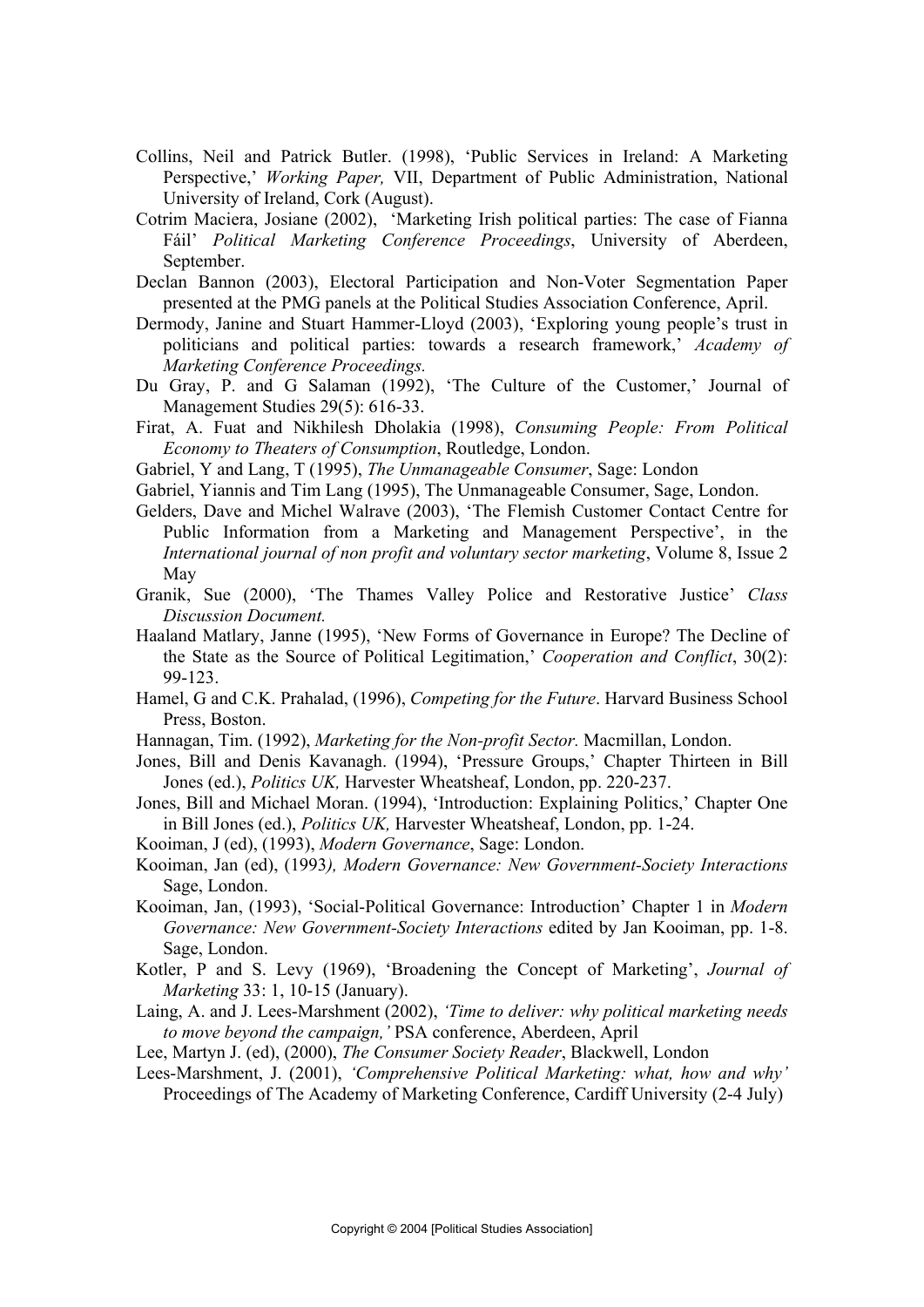- Lees-Marshment, J. (2001a), *Political marketing and British political parties: The Party's just begun,* Manchester University Press, Manchester.
- Lees-Marshment, J. (2001b), 'The Marriage of Politics and Marketing', *Political Studies* 49(4): 692-713
- Lees-Marshment, J. (2001c), 'The Product, Sales and Market-Oriented Party and how Labour learnt to market the product, not just the presentation.' Special Issue on political marketing in the *European Journal of Marketing*, 35(9/10) 1074-1084
- Lees-Marshment, J. (2001d), 'Marketing the British Conservatives 1997-2001.' *Journal of Marketing Management,* 17, pp. 929-41. Special issue, The Marketing Campaign: the British General Election of 2001, edited by Phil Harris and Dominic Wring
- Lees-Marshment, J. (2001e), 'The world's most unpopular populist, a poorly sold product, or just mission impossible? A Political Marketing analysis of Hague's Conservatives 1997-2001.' Paper presented at the *EPOP Conference* 2001, Sussex
- Lees-Marshment, J. (2003a), 'Marketing Political Institutions: good in theory but problematic in practice?' Academy of Marketing peer-reviewed Conference Proceedings, University of Aston.
- Lees-Marshment, J. (2003b), 'Political Marketing: how to reach that pot of gold.' *Journal of Political Marketing* Volume 2(1): 1-32
- Lees-Marshment, J. (2003c), 'Marketing good works: new trends in how interest groups recruit supporters.' *Journal of Public Affairs*
- Lees-Marshment, J (2003d), *Marketing UK Political Parties: the potential and limitations of political marketing*, Staff-student seminar, Politics Department, University of Otago, New Zealand, Wednesday 13 August 2003
- Lees-Marshment, J, (2003e), *Marketing British political parties from Thatcher to Blair: the potential and pitfalls of political marketing* Talk to the National Europe Centre, Australian National University, Friday 5 September, Canberra, Australia
- Lees-Marshment, J, (2003f), 'New Labour, New Danger: the pitfalls of political marketing in the UK,' Talk to the PRIA (Public Relations Institute of Australia), Friday 5 September 6-8, at the Press Club, Canberra
- Lees-Marshment, J. (2004), *The Political Marketing Revolution: transforming the government of the UK*, Manchester University Press, Manchester
- Lees-Marshment, Jennifer and A. Laing (2002), 'Time to Deliver: Why Political Marketing needs to move beyond the campaign' *Political Marketing Conference Proceedings,* September 19-21
- Lilleker, D and J. Lees-Marshment (2005). (eds) *Political marketing in comparative perspective*. Manchester University Press (forthcoming)
- Lilleker, Darren (2003), 'Is there an emergent democratic deficit in Britain? And is political marketing the cause?' Paper presented at the PMG panels at the Political Studies Association Conference, April.

Lovelock, C.H. and C.B. Weinberg (eds) (1990), *Public and Nonprofit Marketing: Readings and Cases* The Scientific Press San Francisco, California, USA.

- Lury, Celia (1996), *Consumer Culture*. Polity Press, Cambridge.
- Mawby, Rob C. and Steve Worthington (2002), 'Marketing the Police- from a Force to a Service, Journal of marketing management 18: 857-876.
- McFadden, Jean and Mark Lazorwicz. (1999), *The Scottish Parliament: An Introduction.* T and T Clark, Edinburgh.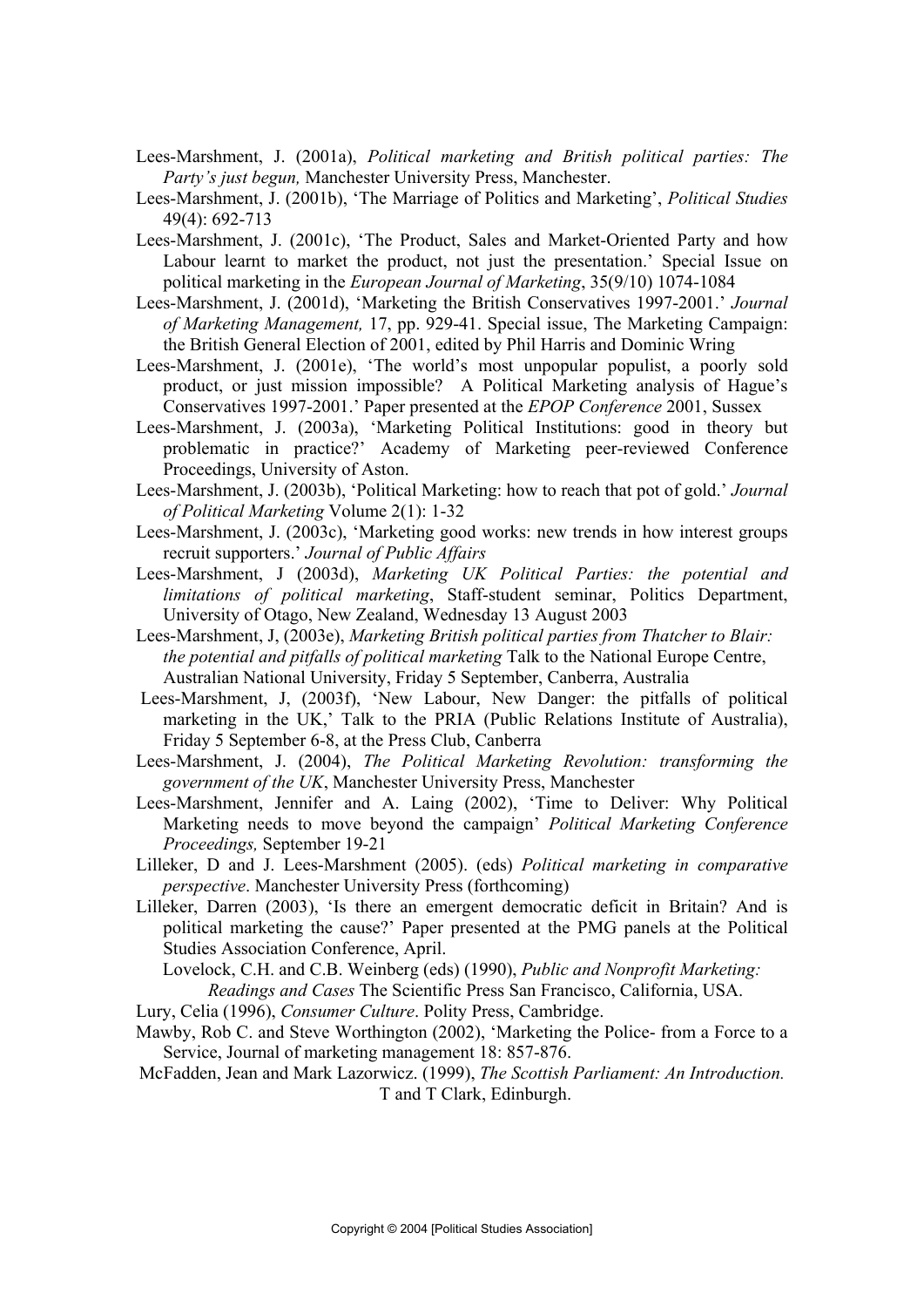- McGough, Sean (2002), 'Selling Sinn Fein: The Political Marketing Of A Party In Conflict Resolution' *Political Marketing Conference Proceedings*, University of Aberdeen, September.
- McLetchie, David (2002), *Political Marketing and Democracy*, Speech at Debate at the Political Marketing Conference, Aberdeen Town Hall, September.
- Mochrie, Robbie (2003), 'Niche marketing as an entry strategy: formation and growth of the Scottish Socialist Party,' Paper presented at the Political Studies Association Conference, Leicester.
- Mortimore, Roger (2003), 'Why politics needs marketing,' *International Journal of Nonprofit and voluntary sector marketing*, Special issue on Broadening the Concept of Political Marketing, 8(2): 107-121.
- Newman, Janet. (2001), Modernising Governance: New Labour, Policy and Society. Sage, London.
- O'Fairchellaigh, P. and Graham, P. (1991), 'Inroduction', in C. O'Faircheallaigh, P. Graham and J. Warburton (eds), *Service Delivery and Public Sector Marketing,*  Macmillan and Company, Sydney*.*
- O'Leary, Ray and Ian Iredale. (1976), 'The Marketing Concept: Quo Vadis?', *European Journal of Marketing,* 10: 3, 146-157.
- Ormrod, Robert (2003), 'An Empirical Test of a Conceptual Model of Political Market Orientation,' Paper presented at the Political Studies Association Conference, Leicester.
- Pagan, L. (1994), 'Testing out Support,' Marketing, 12 May, 43.
- Parsuraman, A., Zeithaml, V.A. and Berry, L.L. (1988), 'SERVQUAL: A Multiple Item Scale for Measuring Consumer Perceptions of Service Quality,' Journal of Retailing, 64(1): 12-40.
- Peele, Gillian. (1995), *Governing the UK,* Blackwells, Oxford.
- Pirie, Madsen and Robert Worcester (2001), *The Wrong Package:* Report on a MORI poll by the Adam Smith Institute, London. also at www.mori.com/polls/2001/asi.shtml or www.adamsmith.org.uk
- Rhodes, R.A.W. (1996), 'The New Governance: Governing without Government,' Political Studies 44(4): 652-667. September.
- Rhodes, R.A.W. (1997), Understanding Governance: Policy Networks, Governance, Reflextivity and Accountability. Open University Press.
- Rose, Jonathan (2003), 'Government Advertising and the Creation of National Myths: The Canadian Case' in the International journal of non profit and voluntary sector marketing, special issue Political Marketing: marketing government and the public sector edited by Jennifer Lees-Marshment, 8(2): 153-165 (May).
- Rose, Richard (eds), (1980), *Challenge to Governance: Studies in overloaded politics*. Sage, London.
- Rothschild, Michael. (1979), 'Marketing Communications in Non Business Situations or why it's so hard to sell brotherhood like soap', *Journal of Marketing,* 43, 11-20 (Spring).
- Rudd, Chris (2002), 'Marketing the message or the messenger? The New Zealand Labour Party 1990-2002' *Political Marketing Conference Proceedings*, University of Aberdeen, September.